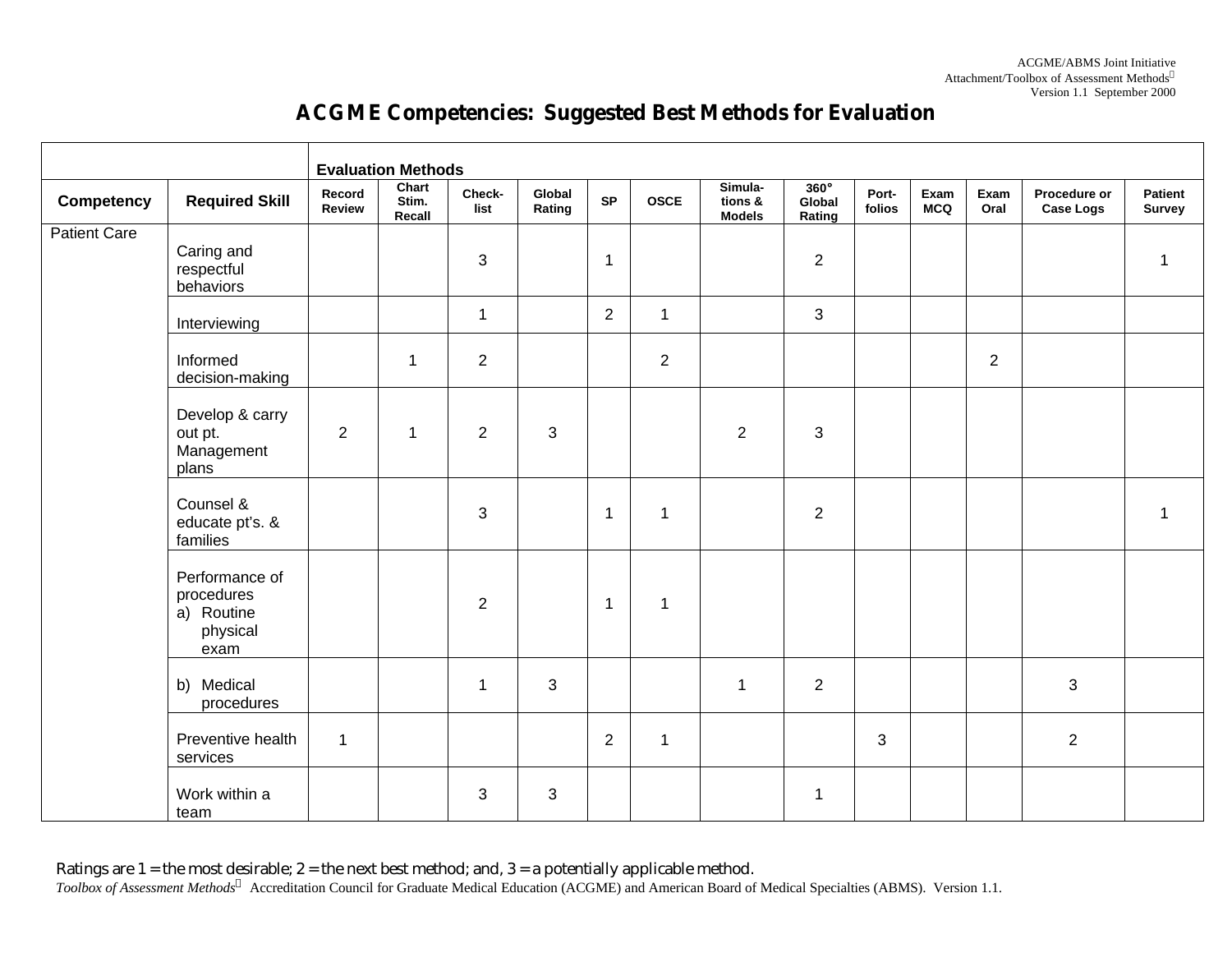## **ACGME Competencies: Suggested Best Methods for Evaluation**

|                                                   |                                                             | <b>Evaluation Methods</b> |                          |                |                  |                |                |                                     |                                 |                 |                    |                |                                  |                   |
|---------------------------------------------------|-------------------------------------------------------------|---------------------------|--------------------------|----------------|------------------|----------------|----------------|-------------------------------------|---------------------------------|-----------------|--------------------|----------------|----------------------------------|-------------------|
| Competency                                        | <b>Required Skill</b>                                       | Record<br><b>Review</b>   | Chart<br>Stim.<br>Recall | Check-<br>list | Global<br>Rating | <b>SP</b>      | <b>OSCE</b>    | Simula-<br>tions &<br><b>Models</b> | $360^\circ$<br>Global<br>Rating | Port-<br>folios | Exam<br><b>MCQ</b> | Exam<br>Oral   | Procedure or<br><b>Case Logs</b> | Patient<br>Survey |
| Medical<br>Knowledge                              | Investigatory &<br>analytic thinking                        |                           | $\mathbf{1}$             |                |                  |                |                | $\overline{2}$                      | 3                               |                 |                    | $\overline{1}$ |                                  |                   |
|                                                   | Knowledge &<br>application of<br>basic sciences             |                           |                          |                |                  |                |                | $\overline{2}$                      | 3                               |                 | $\mathbf{1}$       | $\overline{1}$ |                                  |                   |
| Practice-Based<br>Learning &<br>Improvement       | Analyze own<br>practice for<br>needed<br>improvements       | $\overline{2}$            | $\overline{2}$           |                |                  | $\overline{2}$ | $\overline{2}$ | 3                                   | 3                               | 1               |                    |                |                                  | $\overline{2}$    |
|                                                   | Use of evidence<br>from scientific<br>studies               | $\mathbf 1$               | $\mathbf{1}$             |                |                  | 3              | $\overline{2}$ |                                     |                                 | 1               | $\mathbf{1}$       | $\overline{1}$ |                                  |                   |
|                                                   | Application of<br>research and<br>statistical<br>methods    |                           | $\overline{2}$           | 3              | 3                |                |                |                                     |                                 | $\mathbf 1$     | $\mathbf{3}$       |                |                                  |                   |
|                                                   | Use of<br>information<br>technology                         |                           |                          |                |                  | $\overline{2}$ | $\overline{2}$ |                                     | $\mathbf{1}$                    | 1               |                    |                | $\overline{2}$                   |                   |
|                                                   | Facilitate learning<br>of others                            |                           |                          | 2              | 3                |                |                |                                     | 1                               | 3               |                    |                |                                  |                   |
| Interpersonal &<br>Communication<br><b>Skills</b> | Creation of<br>therapeutic<br>relationship with<br>patients |                           |                          | 3              |                  | $\mathbf{1}$   | $\mathbf{1}$   |                                     | $\overline{2}$                  |                 |                    |                |                                  | 1                 |
|                                                   | Listening skills                                            |                           |                          | $\mathbf{3}$   |                  | $\mathbf{1}$   | $\mathbf{1}$   |                                     | $\overline{2}$                  |                 |                    |                |                                  | $\mathbf 1$       |

Ratings are 1 = the most desirable; 2 = the next best method; and, 3 = a potentially applicable method.

*Toolbox of Assessment Methods<sup>ã</sup>* Accreditation Council for Graduate Medical Education (ACGME) and American Board of Medical Specialties (ABMS). Version 1.1.